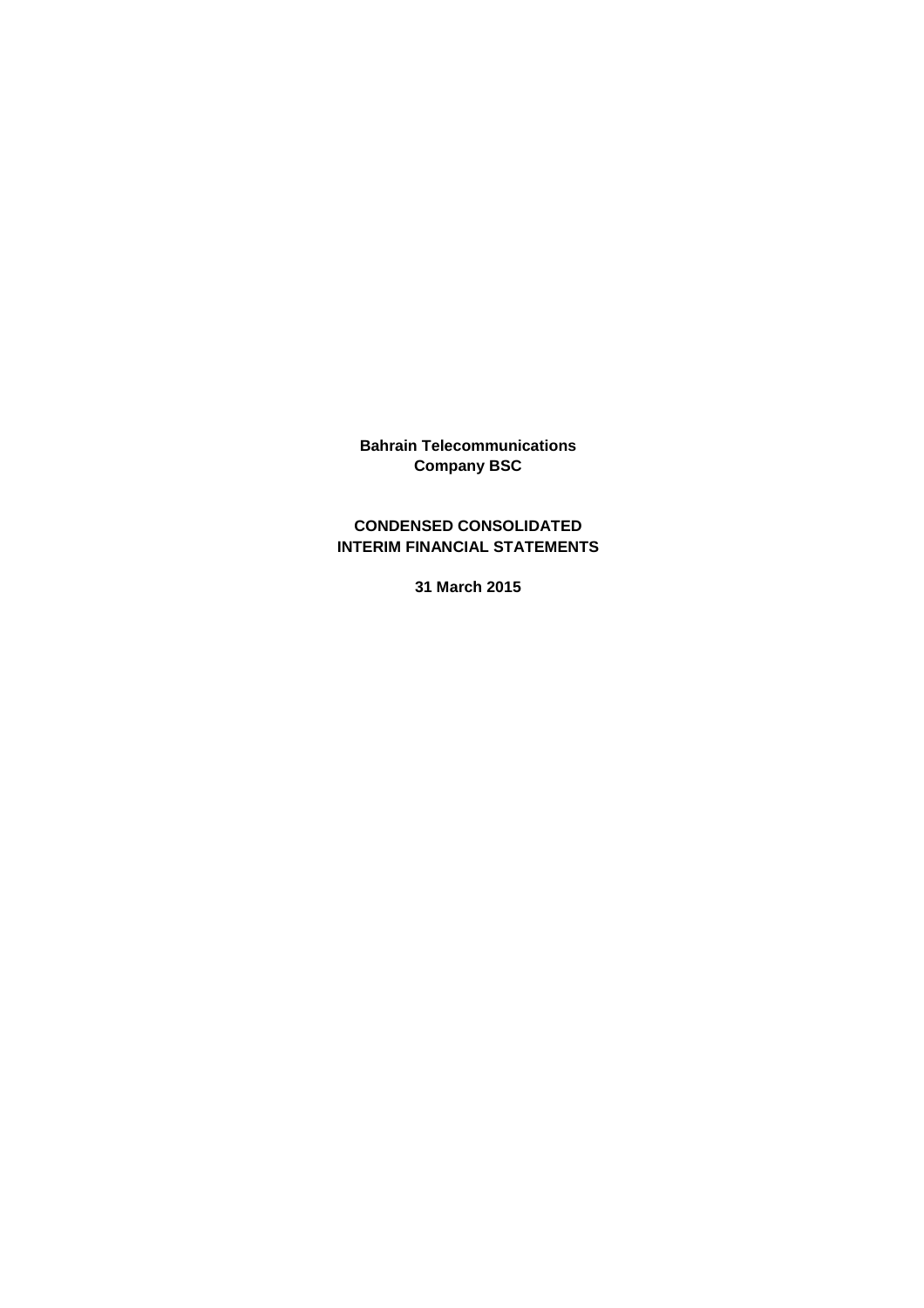## **CONDENSED CONSOLIDATED INTERIM FINANCIAL STATEMENTS for the three months ended 31 March 2015**

| <b>CONTENTS</b>                                                                                   | Page     |
|---------------------------------------------------------------------------------------------------|----------|
| <b>Financial highlights</b>                                                                       |          |
| Independent auditors' report on review of the condensed consolidated interim financial statements | 2        |
| Condensed consolidated interim financial statements                                               |          |
| Condensed consolidated statement of financial position                                            | 3        |
| Condensed consolidated statement of profit or loss and other comprehensive income                 | 4        |
| Condensed consolidated statement of cash flows                                                    | 5        |
| Condensed consolidated statement of changes in equity                                             | $6 - 7$  |
| Notes to the condensed consolidated interim financial statements                                  | $8 - 14$ |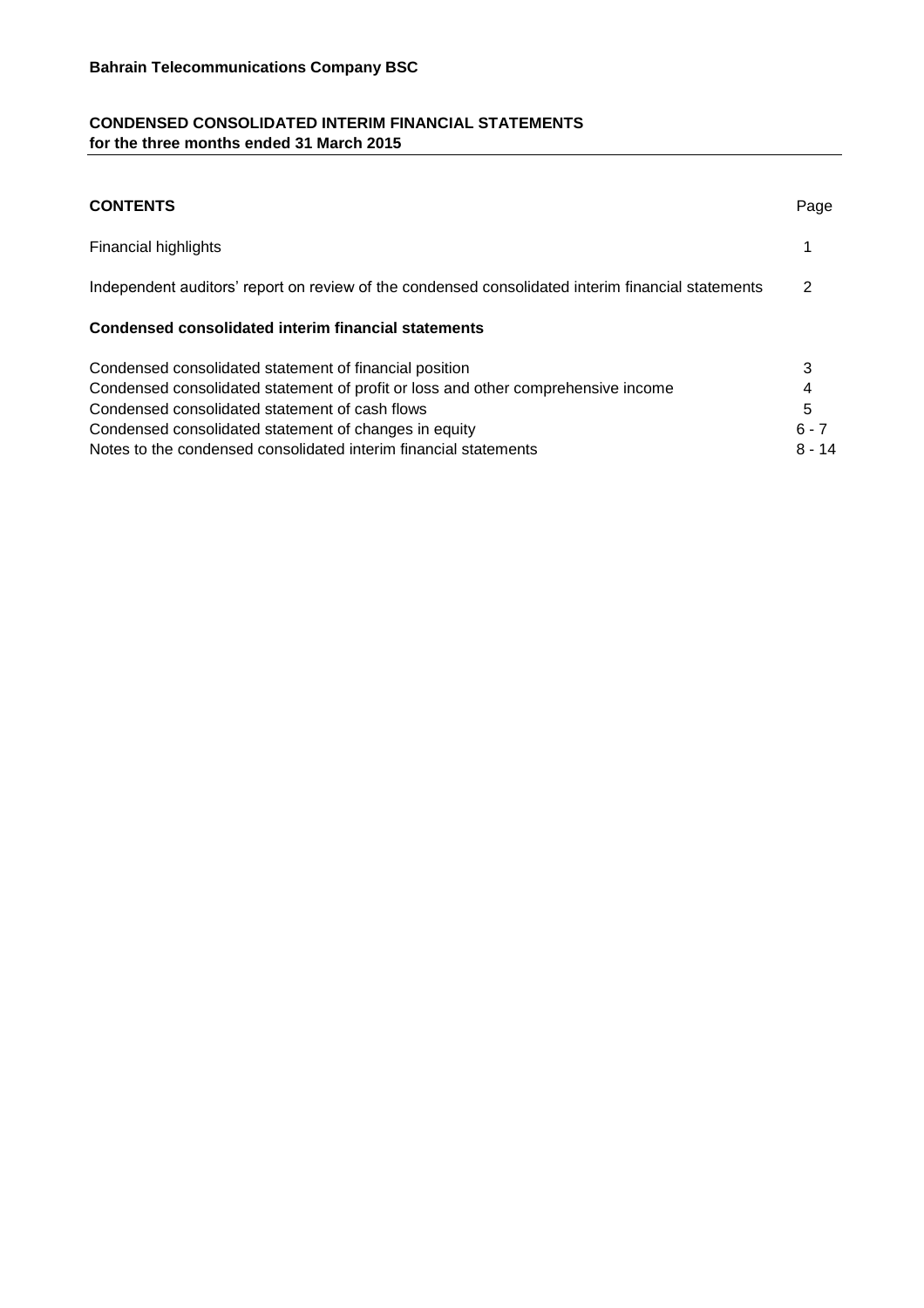| Three months ended 31 March                                        | 2015              | 2014              | Variation |
|--------------------------------------------------------------------|-------------------|-------------------|-----------|
|                                                                    | <b>BD</b> million | <b>BD</b> million | %         |
| Gross revenue                                                      | 93.7              | 97.6              | (4%)      |
| <b>Operating Expenses</b>                                          | 75.0              | 75.9              | $1\%$     |
| Profit attributable to Batelco shareholders                        | 14.2              | 14.5              | (2%)      |
| Return on net worth - Annualised (%)                               | 10.4              | 9.2               | 13%       |
| Weighted average number of shares outstanding<br>during the period | 1,663             | 1,663             | ۰         |
| Basic earnings per share for the period (Fils)                     | 8.6               | 8.7               | (2%)      |

## **FINANCIAL HIGHLIGHTS (presented for information purposes only) for the three months ended 31 March 2015**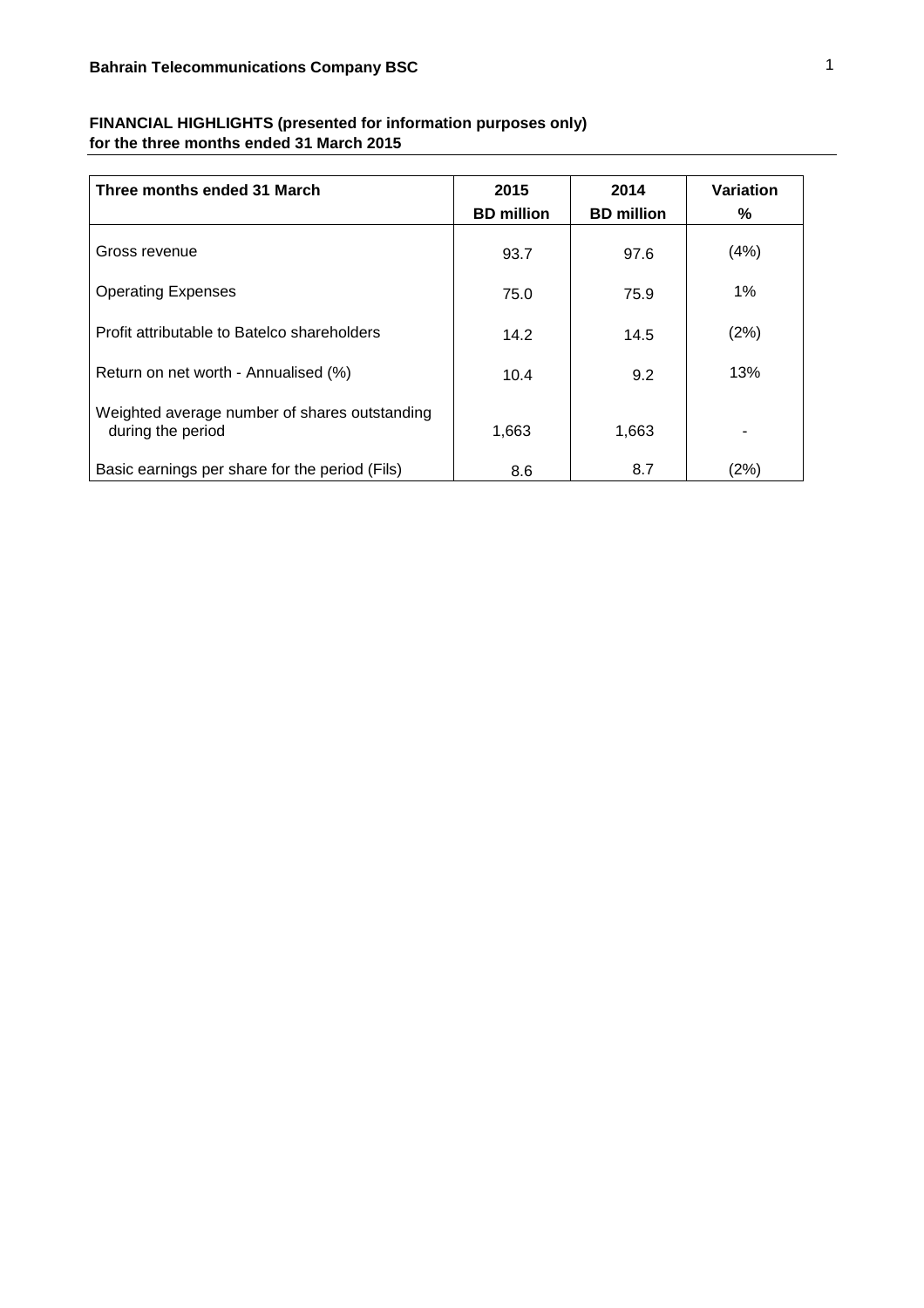#### **Independent auditors' report on review of the condensed consolidated interim financial statements** The Board of Directors Bahrain Telecommunications Company BSC

Manama, Kingdom of Bahrain 2015

## **Introduction**

We have reviewed the accompanying 31 March 2015 condensed consolidated interim financial statements of Bahrain Telecommunications Company BSC ("the Company") and its subsidiaries (together "the Group"), which comprise:

- the condensed consolidated statement of financial position as at 31 March 2015;
- the condensed consolidated statement of profit or loss and other comprehensive income for the three month period ended 31 March 2015;
- the condensed consolidated statement of cash flows for the three month period ended 31 March 2015;
- the condensed consolidated statement of changes in equity for the three month period ended 31 March 2015; and
- notes to the condensed consolidated interim financial statements.

The Board of Directors of the Company is responsible for the preparation and presentation of these condensed consolidated interim financial statements in accordance with IAS 34, 'Interim Financial Reporting'. Our responsibility is to express a conclusion on these condensed consolidated interim financial statements based on our review.

## **Scope of Review**

We conducted our review in accordance with the International Standard on Review Engagements 2410, "Review of Interim Financial Information Performed by the Independent Auditor of the Entity". A review of interim financial statements consists of making inquiries, primarily of persons responsible for financial and accounting matters, and applying analytical and other review procedures. A review is substantially less in scope than an audit conducted in accordance with International Standards on Auditing and consequently does not enable us to obtain assurance that we would become aware of all significant matters that might be identified in an audit. Accordingly, we do not express an audit opinion.

## **Conclusion**

Based on our review, nothing has come to our attention that causes us to believe that the accompanying 31 March 2015 condensed consolidated interim financial statements is not prepared, in all material respects, in accordance with IAS 34, 'Interim Financial Reporting'.

KPMG Fakhro Partner Registration No. 137 29 April 2015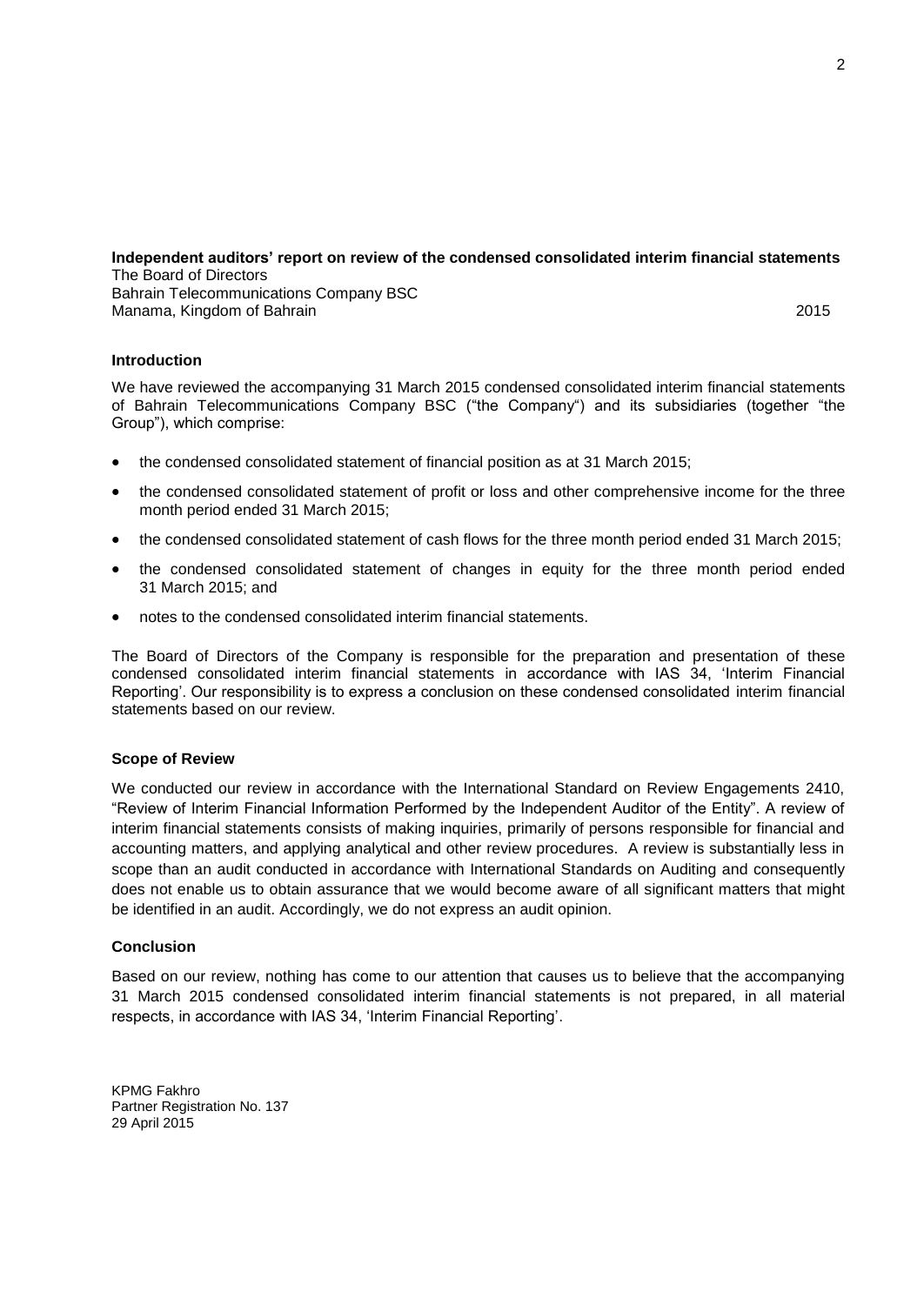# **CONDENSED CONSOLIDATED STATEMENT OF FINANCIAL POSITION**

**as at 31 March 2015** BD'000

|                                                            | <b>Note</b> | 31 March<br>2015<br>(reviewed) | 31 December<br>2014<br>(audited) |
|------------------------------------------------------------|-------------|--------------------------------|----------------------------------|
| <b>ASSETS</b>                                              |             |                                |                                  |
| <b>Non-current assets</b>                                  |             |                                |                                  |
| Property and equipment                                     |             | 242,961                        | 255,159                          |
| Goodwill                                                   |             | 172,821                        | 173,881                          |
| Intangible assets                                          |             | 135,622                        | 141,812                          |
| Investment in associate                                    |             | 76,176                         | 75,793                           |
| Deferred tax assets                                        |             | 3,737                          | 3,733                            |
| Employee benefit assets                                    |             | 3,727                          | 189                              |
| Other investments                                          | 3           | 34,960                         | 35,466                           |
| <b>Total non-current assets</b>                            |             | 670,004                        | 686,033                          |
| <b>Current assets</b>                                      |             |                                |                                  |
| Inventories                                                |             | 4,364                          | 4,296                            |
| Trade and other receivables                                |             | 128,069                        | 118,263                          |
| Cash and bank balances                                     | 4           | 148,694                        | 150,185                          |
| <b>Total current assets</b>                                |             | 281,127                        | 272,744                          |
| <b>Total assets</b>                                        |             | 951,131                        | 958,777                          |
|                                                            |             |                                |                                  |
| <b>EQUITY AND LIABILITIES</b>                              |             |                                |                                  |
| <b>Equity</b>                                              |             |                                |                                  |
| Share capital                                              |             | 166,320                        | 166,320                          |
| Statutory reserve                                          |             | 83,160                         | 83,160                           |
| General reserve                                            |             | 46,464                         | 46,464                           |
| Foreign currency translation reserve                       |             | (2,032)                        | 3,056                            |
| Investment fair value reserve                              |             | (235)                          | (589)                            |
| <b>Actuarial reserve</b>                                   |             | (2,003)                        | (2, 293)                         |
| Retained earnings                                          |             | 224,000                        | 235,950                          |
| Total equity attributable to equity holders of the Company |             | 515,674                        | 532,068                          |
| Non-controlling interest                                   |             | 48,880                         | 46,990                           |
| Total equity (Page 6 - 7)                                  |             | 564,554                        | 579,058                          |
|                                                            |             |                                |                                  |
| <b>Non-current liabilities</b>                             |             |                                |                                  |
| Trade and other payables                                   |             | 4,764                          | 4,698                            |
| Loans and borrowings                                       | 5           | 176,597                        | 176,523                          |
| Deferred tax liabilities                                   |             | 21,257                         | 22,577                           |
| <b>Total non-current liabilities</b>                       |             | 202,618                        | 203,798                          |
| <b>Current liabilities</b>                                 |             |                                |                                  |
| Trade and other payables                                   |             | 183,393                        | 175,921                          |
| Loans and borrowings                                       |             | 566                            |                                  |
| <b>Total current liabilities</b>                           |             | 183,959                        | 175,921                          |
| <b>Total liabilities</b>                                   |             | 386,577                        | 379,719                          |
| <b>Total equity and liabilities</b>                        |             | 951,131                        | 958,777                          |

*The condensed consolidated interim financial statements which consist of pages 3 to 14 were approved by the Board of Directors on 29 April 2015 and signed on its behalf by:*

*Chairman Deputy Chairman*

Sh. Hamad Bin Abdulla Al Khalifa Mr. Abdul Razak Abdulla Al Qassim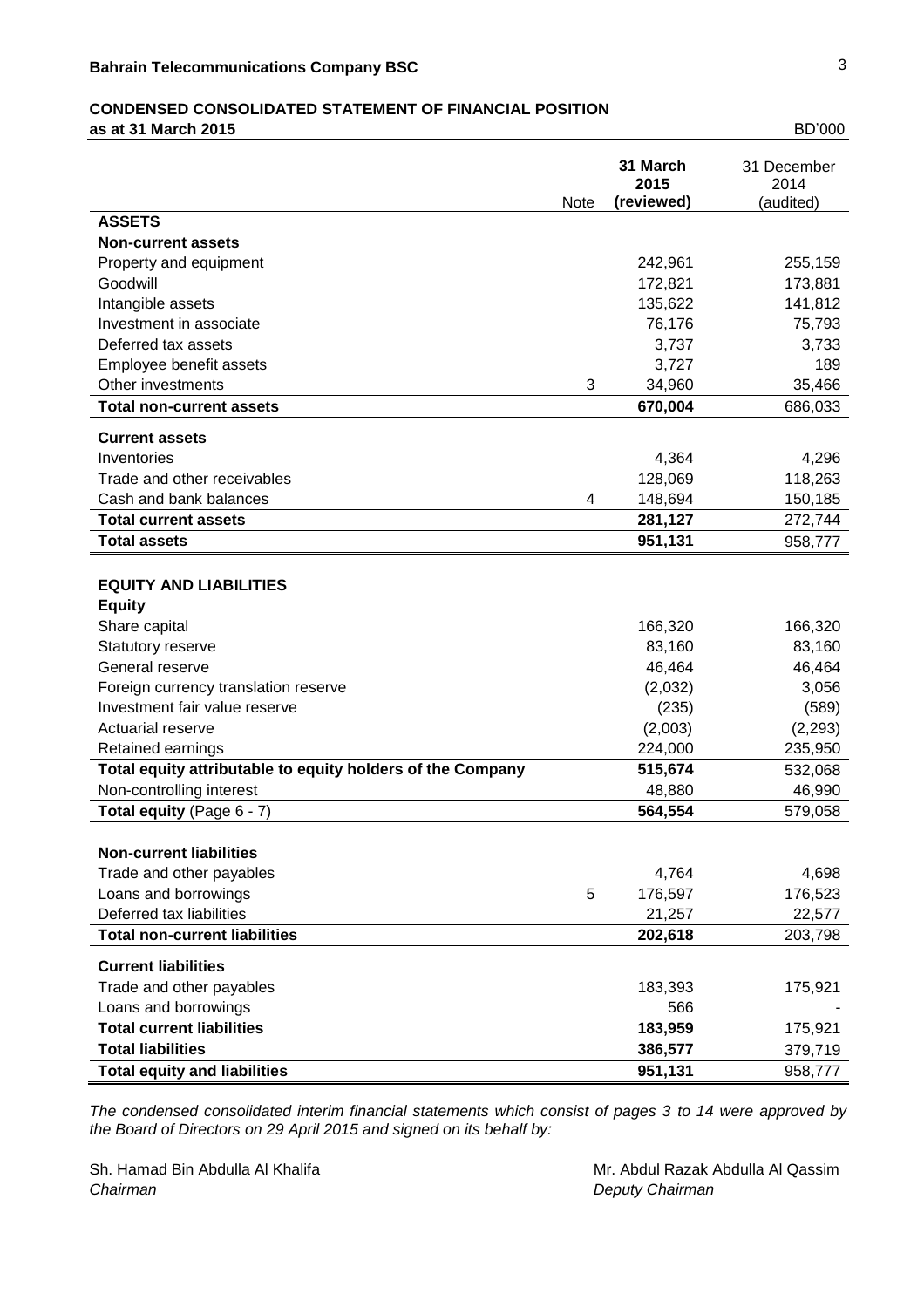## **CONDENSED CONSOLIDATED STATEMENT OF PROFIT OR LOSS AND OTHER COMPREHENSIVE INCOME for the three months ended 31 March 2015 BD'000 BD'000**

|                                                                              |                | Three months ended 31 March |            |
|------------------------------------------------------------------------------|----------------|-----------------------------|------------|
|                                                                              |                | 2015                        | 2014       |
|                                                                              | <b>Note</b>    | (reviewed)                  | (reviewed) |
|                                                                              |                |                             |            |
| <b>REVENUE</b>                                                               | 6              | 93,663                      | 97,583     |
| <b>OPERATING EXPENSES</b>                                                    |                |                             |            |
| Network operating expenses                                                   |                | (33, 167)                   | (34, 580)  |
| Staff costs                                                                  |                | (13,309)                    | (14, 456)  |
| Depreciation and amortisation                                                |                | (17,033)                    | (16, 409)  |
| Other operating expenses                                                     |                | (11,528)                    | (10, 488)  |
| <b>Total operating expenses</b>                                              |                | (75, 037)                   | (75, 933)  |
| <b>Results from operating activities</b>                                     |                | 18,626                      | 21,650     |
| Finance and other income                                                     |                | 1,145                       | 758        |
| Finance and other expenses                                                   |                | (2,009)                     | (5, 563)   |
| Impairment on available-for-sale investments                                 |                | (784)                       |            |
| Share of profit of associate (net)                                           |                | 383                         | 1,127      |
| <b>Profit before taxation</b>                                                |                | 17,361                      | 17,972     |
| Income tax expense                                                           |                | (1,226)                     | (1, 141)   |
| Profit for the period                                                        |                | 16,135                      | 16,831     |
| Other comprehensive income                                                   |                |                             |            |
| Items that are or may be reclassified to profit or loss:                     |                |                             |            |
| Foreign currency translation differences - foreign operations                |                | (5, 101)                    | (274)      |
| Investment fair value changes - available-for-sale financial                 |                | (430)                       | 6,292      |
| assets<br>Net fair value changes transferred to profit or loss on impairment |                | 784                         |            |
|                                                                              |                | (4,747)                     |            |
| Items that will never be reclassified to profit or loss:                     |                |                             | 6,018      |
| Remeasurement of defined benefit asset including related tax                 |                | 290                         | (31)       |
|                                                                              |                | 290                         | (31)       |
| Other comprehensive income, net of tax                                       |                | (4, 457)                    | 5,987      |
| Total comprehensive income for the period                                    |                | 11,678                      | 22,818     |
| Profit for the period attributable to:                                       |                |                             |            |
| Equity holders of the Company                                                |                | 14,232                      | 14,461     |
| Non-controlling interest                                                     |                | 1,903                       | 2,370      |
|                                                                              |                | 16,135                      | 16,831     |
| Total comprehensive income for the period attributable to:                   |                |                             |            |
| Equity holders of the Company                                                |                | 9,788                       | 20,448     |
| Non-controlling interest                                                     |                | 1,890                       | 2,370      |
|                                                                              |                | 11,678                      | 22,818     |
| <b>Basic earnings per share (Fils)</b>                                       | $\overline{7}$ | 8.6                         | 8.7        |

*The condensed consolidated interim financial statements which consist of pages 3 to 14 were approved by the Board of Directors on 29 April 2015 and signed on its behalf by:*

*Chairman Deputy Chairman*

Sh. Hamad Bin Abdulla Al Khalifa Mr. Abdul Razak Abdulla Al Qassim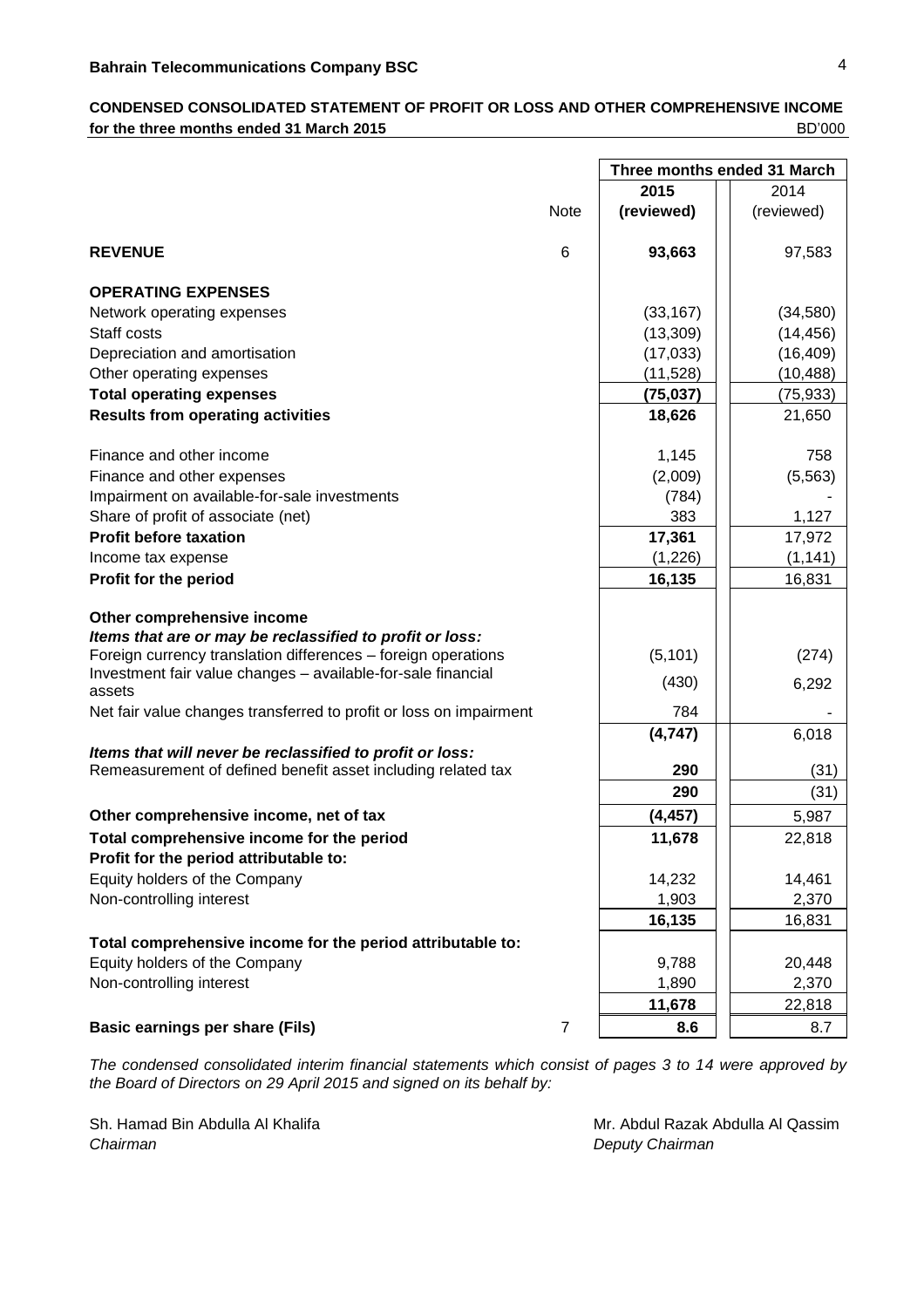## **CONDENSED CONSOLIDATED STATEMENT OF CASH FLOWS for the three months ended 31 March 2015 BD'000 BD'000**

|                                                    | <b>Note</b> | Three months ended 31 March |            |
|----------------------------------------------------|-------------|-----------------------------|------------|
|                                                    |             | 2015                        | 2014       |
|                                                    |             | (reviewed)                  | (reviewed) |
|                                                    |             |                             |            |
| <b>OPERATING ACTIVITIES</b>                        |             |                             |            |
| Results from operating activities                  |             | 18,626                      | 21,650     |
|                                                    |             |                             |            |
| <b>Adjustment for:</b>                             |             |                             |            |
| Depreciation and amortisation                      |             | 17,033                      | 16,409     |
|                                                    |             | 35,659                      | 38,059     |
| <b>Working capital Changes:</b>                    |             |                             |            |
| Increase in trade and other receivables            |             | (9,055)                     | (10, 047)  |
| (Increase)/decrease in inventories                 |             | (122)                       | 347        |
| Decrease in trade and other payables               |             | (2, 359)                    | (4, 401)   |
| Cash generated from operating activities           |             | 24,123                      | 23,958     |
|                                                    |             |                             |            |
| Taxes paid                                         |             | (2,620)                     | (3,222)    |
| Payment to charities                               |             | (223)                       | (231)      |
| Net cash from operating activities                 |             |                             |            |
|                                                    |             | 21,280                      | 20,505     |
|                                                    |             |                             |            |
| <b>INVESTING ACTIVITIES</b>                        |             |                             |            |
|                                                    |             |                             |            |
| Acquisition of property, equipment and intangibles |             | (6, 393)                    | (8, 792)   |
| Short-term deposits (net)                          |             | 13,989                      | (3,701)    |
| Interest and investment income received            |             | 802                         | 1,668      |
|                                                    |             |                             |            |
| Net cash from/(used in) investing activities       |             | 8,398                       | (10, 825)  |
|                                                    |             |                             |            |
| <b>FINANCING ACTIVITIES</b>                        |             |                             |            |
|                                                    |             |                             |            |
| Dividend paid                                      |             | (25, 587)                   | (15, 599)  |
| Interest paid                                      |             | (360)                       | (902)      |
| Borrowings (net)                                   |             | 566                         | 1,783      |
|                                                    |             |                             |            |
|                                                    |             |                             |            |
| Net cash used in financing activities              |             | (25, 381)                   | (14, 718)  |
|                                                    |             |                             |            |
| Increase/(decrease) in cash and cash equivalents   |             | 4,297                       | (5,038)    |
|                                                    |             |                             |            |
| Cash and cash equivalents at 1 January             |             | 95,732                      | 195,070    |
|                                                    |             |                             |            |
| Cash and cash equivalents at 31 March              | 4           | 100,029                     | 190,032    |

*The condensed consolidated interim financial statements consist of pages 3 to 14.*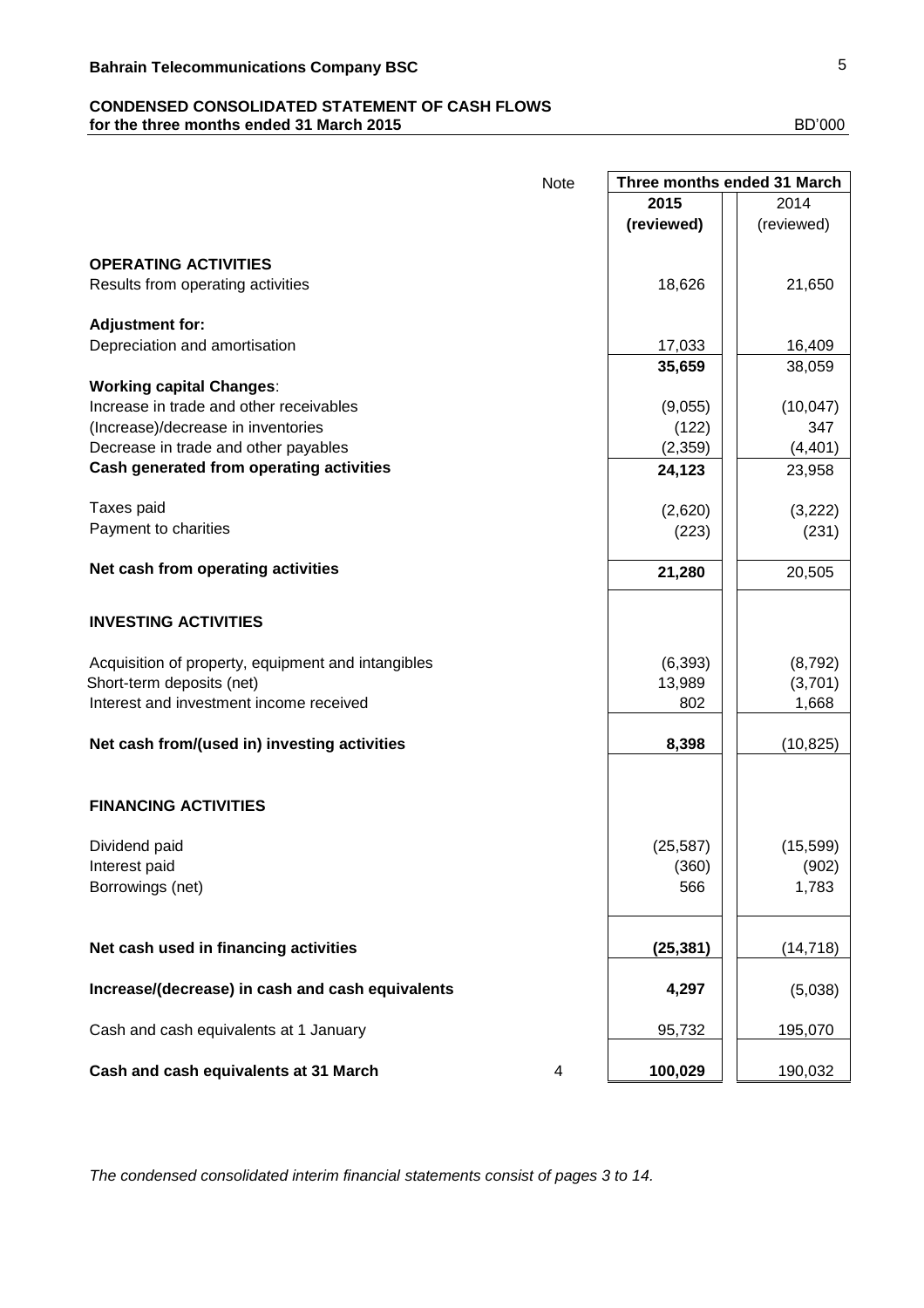## **CONDENSED CONSOLIDATED STATEMENT OF CHANGES IN EQUITY for the three months ended 31 March 2015** BD'000

| 2015                                                                                                  | <b>Share</b><br>capital | <b>Statutory</b><br>reserve | General<br>reserve       | Foreign<br>currency<br>translation<br>reserve | Investment<br>fair value<br>reserve | <b>Actuarial</b><br>reserve | <b>Retained</b><br>earnings | Total        | Non -<br>controlling<br>interest | <b>Total</b><br>equity |
|-------------------------------------------------------------------------------------------------------|-------------------------|-----------------------------|--------------------------|-----------------------------------------------|-------------------------------------|-----------------------------|-----------------------------|--------------|----------------------------------|------------------------|
| At 1 January 2015                                                                                     | 166,320                 | 83,160                      | 46,464                   | 3,056                                         | (589)                               | (2, 293)                    | 235,950                     | 532,068      | 46,990                           | 579,058                |
| Profit for the period                                                                                 |                         |                             |                          |                                               |                                     | $\blacksquare$              | 14,232                      | 14,232       | 1,903                            | 16,135                 |
| Other comprehensive income<br>Foreign currency translation differences                                |                         |                             | ۰.                       | (5,088)                                       |                                     |                             |                             | (5,088)      | (13)                             | (5, 101)               |
| Investment fair value changes<br>Net fair value change transferred to profit<br>or loss on impairment |                         |                             |                          |                                               | (430)<br>784                        |                             |                             | (430)<br>784 |                                  | (430)<br>784           |
| Remeasurement of defined benefit liability<br>including related tax                                   |                         |                             |                          |                                               |                                     | 290                         |                             | 290          |                                  | 290                    |
| <b>Total other comprehensive income</b>                                                               |                         |                             | $\blacksquare$           | (5,088)                                       | 354                                 | 290                         |                             | (4, 444)     | (13)                             | (4, 457)               |
| Total comprehensive income for the<br>period                                                          |                         |                             |                          | (5,088)                                       | 354                                 | 290                         | 14,232                      | 9,788        | 1,890                            | 11,678                 |
| <b>Contributions and distributions</b>                                                                |                         |                             |                          |                                               |                                     |                             |                             |              |                                  |                        |
| Final dividends declared for 2014                                                                     |                         |                             |                          |                                               |                                     | $\sim$                      | (24, 948)                   | (24, 948)    | $\sim$                           | (24, 948)              |
| Donations declared for 2014                                                                           |                         | $\overline{\phantom{a}}$    | $\overline{\phantom{a}}$ |                                               | $\overline{\phantom{a}}$            | $\sim$                      | (1,234)                     | (1,234)      |                                  | (1, 234)               |
| <b>Total Contributions and distributions</b>                                                          |                         | $\blacksquare$              |                          |                                               | $\blacksquare$                      | $\blacksquare$              | (26, 182)                   | (26, 182)    | $\blacksquare$                   | (26, 182)              |
| At 31 March 2015                                                                                      | 166,320                 | 83,160                      | 46,464                   | (2,032)                                       | (235)                               | (2,003)                     | 224,000                     | 515,674      | 48,880                           | 564,554                |

*The condensed consolidated interim financial statements consist of pages 3 to 14.*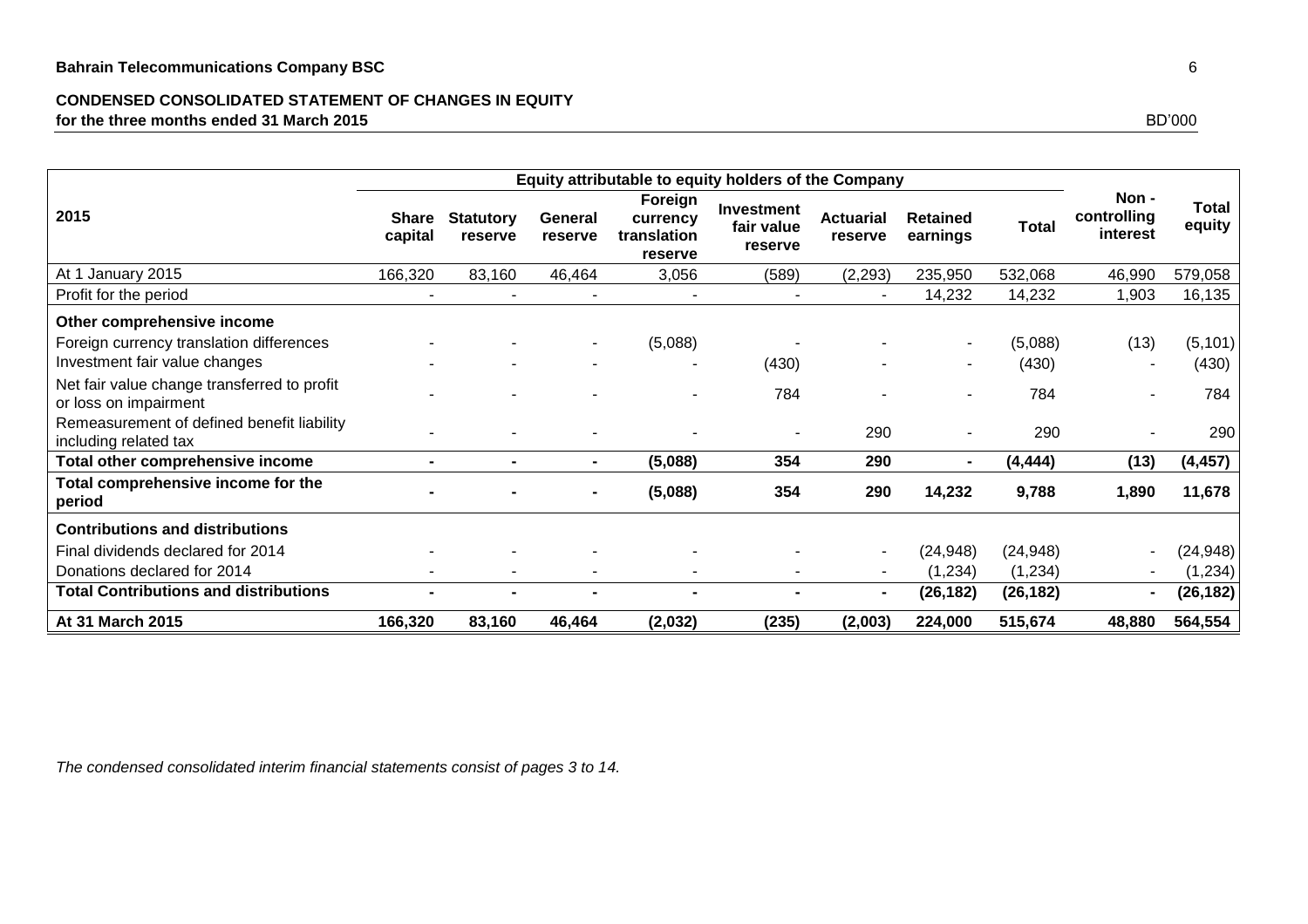## **CONDENSED CONSOLIDATED STATEMENT OF CHANGES IN EQUITY for the three months ended 31 March 2015** BD'000

|                                                                     |                  | Equity attributable to equity holders of the Company |                    |                                               |                                     |                          |                      |           |                                 |                 |
|---------------------------------------------------------------------|------------------|------------------------------------------------------|--------------------|-----------------------------------------------|-------------------------------------|--------------------------|----------------------|-----------|---------------------------------|-----------------|
| 2014                                                                | Share<br>capital | Statutory<br>reserve                                 | General<br>reserve | Foreign<br>currency<br>translation<br>reserve | Investment<br>fair value<br>reserve | Actuarial<br>reserve     | Retained<br>earnings | Total     | Non-<br>controlling<br>interest | Total<br>equity |
| At 1 January 2014                                                   | 158,400          | 77,684                                               | 46,412             | 11,185                                        | 1,396                               | (1, 423)                 | 245,759              | 539,413   | 53,732                          | 593,145         |
| Profit for the period                                               |                  |                                                      |                    |                                               |                                     |                          | 14,461               | 14,461    | 2,370                           | 16,831          |
| Other comprehensive income                                          |                  |                                                      |                    |                                               |                                     |                          |                      |           |                                 |                 |
| Foreign currency translation differences                            |                  |                                                      |                    | (274)                                         |                                     |                          |                      | (274)     |                                 | (274)           |
| Investment fair value changes                                       |                  |                                                      |                    |                                               | 6,292                               |                          |                      | 6,292     |                                 | 6,292           |
| Remeasurement of defined benefit liability<br>including related tax |                  |                                                      |                    |                                               | $\blacksquare$                      | (31)                     |                      | (31)      |                                 | (31)            |
| Total other comprehensive income                                    |                  |                                                      | $\sim$             | (274)                                         | 6,292                               | (31)                     |                      | 5,987     |                                 | 5,987           |
| Total comprehensive income for the period                           |                  |                                                      |                    | (274)                                         | 6,292                               | (31)                     | 14,461               | 20,448    | 2,370                           | 22,818          |
| <b>Contributions and distributions</b>                              |                  |                                                      |                    |                                               |                                     |                          |                      |           |                                 |                 |
| Bonus shares issued                                                 | 7,920            |                                                      |                    |                                               |                                     |                          | (7,920)              |           |                                 |                 |
| Final dividends declared for 2013                                   |                  |                                                      |                    |                                               |                                     | $\overline{\phantom{a}}$ | (15, 840)            | (15, 840) |                                 | (15, 840)       |
| Donations declared for 2013                                         |                  |                                                      |                    |                                               |                                     |                          | (1,090)              | (1,090)   |                                 | (1,090)         |
| Transfer to statutory reserve (net)                                 |                  | 1,516                                                |                    |                                               |                                     | $\overline{\phantom{a}}$ | (1,516)              |           |                                 |                 |
| <b>Total Contributions and distributions</b>                        | 7,920            | 1,516                                                |                    |                                               |                                     |                          | (26, 366)            | (16,930)  | $\blacksquare$                  | (16,930)        |
| At 31 March 2014                                                    | 166,320          | 79,200                                               | 46,412             | 10,911                                        | 7,688                               | (1, 454)                 | 233,854              | 542,931   | 56,102                          | 599,033         |

*The condensed consolidated interim financial statements consist of pages 3 to 14.*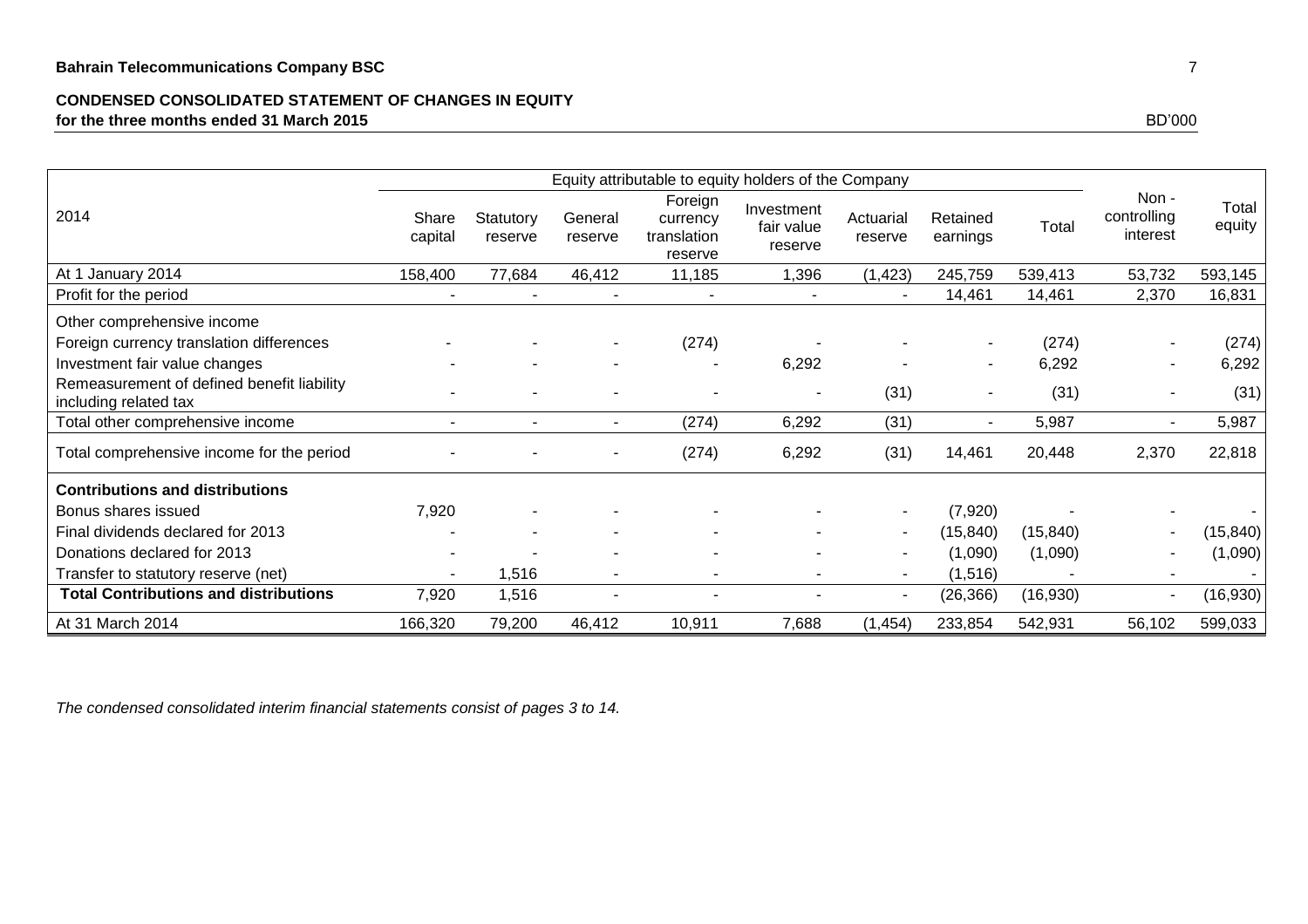## **1 REPORTING ENTITY**

The condensed consolidated interim financial statements as at and for the three month period ended 31 March 2015 comprise the condensed consolidated interim financial statements of Bahrain Telecommunications Company BSC ("Batelco" / "the Company") and its subsidiaries (collectively "the Group") and the Group's interests in an associate entity. . The Group is principally engaged in the provision of public telecommunications and associated products and services.

## **2 BASIS OF PREPARATION**

#### **(a) Statement of compliance**

The condensed consolidated interim financial statements have been prepared in accordance with International Accounting Standard 34 – 'Interim Financial Reporting'. These do not include all the information required for a complete set of IFRS financial statements and should be read in conjunction with the consolidated financial statements of the Group for the year ended 31 December 2014. However, selected explanatory notes are included to explain events and transactions that are significant to an understanding of the changes in Group's financial position and performance since the last annual consolidated financial statements as at and for the year ended 31 December 2014.

#### **(b) Accounting policies**

The accounting policies and risk management framework applied by the Group in the preparation of the condensed consolidated interim financial statements are consistent with those applied in the preparation of the consolidated financial statements as at and for the year ended 31 December 2014, except for the adoption of relevant new IFRSs, amendments and interpretations issued by IASB that are effective for annual periods beginning on or after 1 January 2015. The adoption of these new standards / amendments did not have a significant impact on the condensed consolidated interim financial statements.

The condensed consolidated interim financial statements are not audited but have been reviewed by KPMG Fakhro. The comparatives for the condensed consolidated statement of financial position have been extracted from the audited consolidated financial statements for the year ended 31 December 2014 and comparatives for the condensed consolidated statements of profit or loss and other comprehensive income, cash flows and changes in equity have been extracted from the reviewed condensed consolidated interim financial statements for the three months period ended 31 March 2014.

Due to the effect of seasonal variations, the results reported in the condensed consolidated interim financial statements may not represent a proportionate share of the overall annual income.

#### **(c) Judgements and estimates**

In preparing these condensed consolidated interim financial statements, management make judgements, estimates and assumptions that affect the application of accounting policies and reported amounts of assets and liabilities, income and expense. Actual results may differ from these estimates. The significant judgements made by the management in applying the Group's accounting policies and the key sources of estimation uncertainty were the same as those applied to the consolidated financial statements as at and for the year ended 31 December 2014.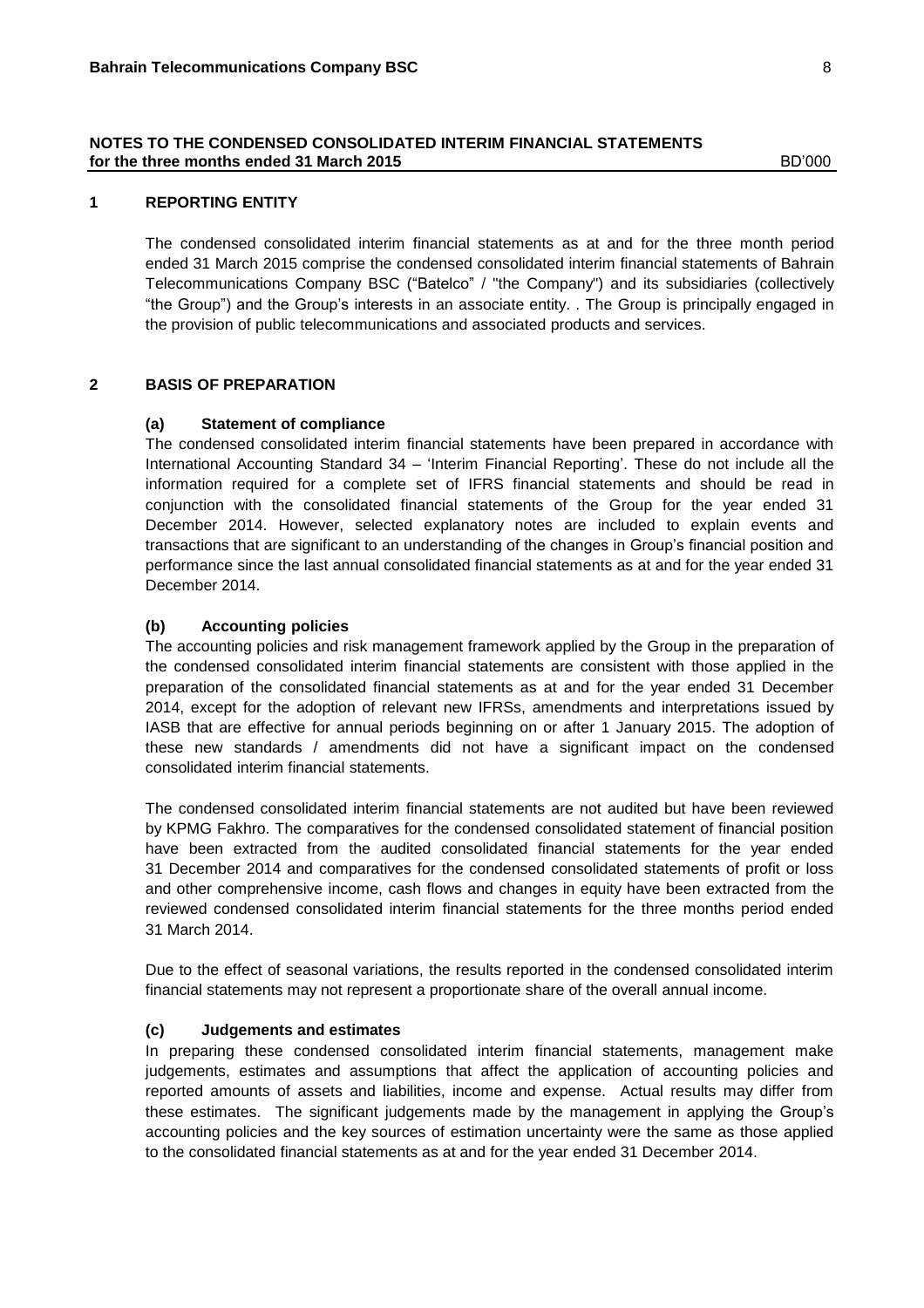## **3 OTHER INVESTMENTS**

|                                                                                                                                                              | 31 March<br>2015<br>(reviewed) | 31 December<br>2014<br>(audited) |
|--------------------------------------------------------------------------------------------------------------------------------------------------------------|--------------------------------|----------------------------------|
| Available-for-sale investments:<br>- Quoted equity securities (at fair value)<br>- Unquoted equity securities (at cost)<br>- Debt securities (at fair value) | 15.219<br>815<br>18.926        | 16,003<br>815<br>18,648          |
|                                                                                                                                                              | 34.960                         | 35.466                           |

Quoted equity securities represent market value of an equity investment in Etihad Atheeb Telecommunications Company ("the investee"). In 2015, the Group recognised impairment loss of BD 784 within the condensed consolidated statement of profit or loss as a result of decline in the fair value of the investment.

## **4 CASH AND BANK BALANCES**

Cash and bank balances include BD 48,665 (2014: BD 7,636) on account of short-term deposits with maturities exceeding three months and unclaimed dividends. These have been excluded for the purposes of condensed consolidated statement of cash flows.

#### **5 LOANS AND BORROWINGS**

Non-current loans and borrowings consist of bonds with a face value of BD 178.3 million. The bonds are listed for trading in the Irish Stock Exchange. The bonds have a tenor of 7 years, are unsecured and were priced at 325 points over 7 years US Treasuries, for a yield of 4.342% and coupon of 4.250% payable semi-annually. At the time of the issue, the bonds were rated BBB- by both S&P and Fitch. On 19 December 2013, S&P lowered its issue ratings on the bonds from BBB- to BB+.

Current Loans and borrowings consist of an overdraft facility with a total available amount of BD 754 (USD 2 million) obtained during 2015 by a group company for the purpose of settlement of foreign currency trade payables. The facility carries an interest rate of one month LIBOR + 6% per annum and a facility fee of BD 26 (USD 70).

#### **6 REVENUE**

|                                       |            | Three months ended 31<br>March |  |  |  |
|---------------------------------------|------------|--------------------------------|--|--|--|
|                                       | 2015       | 2014                           |  |  |  |
|                                       | (reviewed) | (reviewed)                     |  |  |  |
| Mobile telecommunications services    | 41,730     | 43,466                         |  |  |  |
| Data communication circuits           | 14,765     | 15,358                         |  |  |  |
| Internet                              | 11,400     | 10,877                         |  |  |  |
| Wholesale                             | 8,566      | 9,439                          |  |  |  |
| Fixed line telecommunication services | 7,120      | 7,976                          |  |  |  |
| <b>Others</b>                         | 10,082     | 10,467                         |  |  |  |
|                                       | 93,663     | 97,583                         |  |  |  |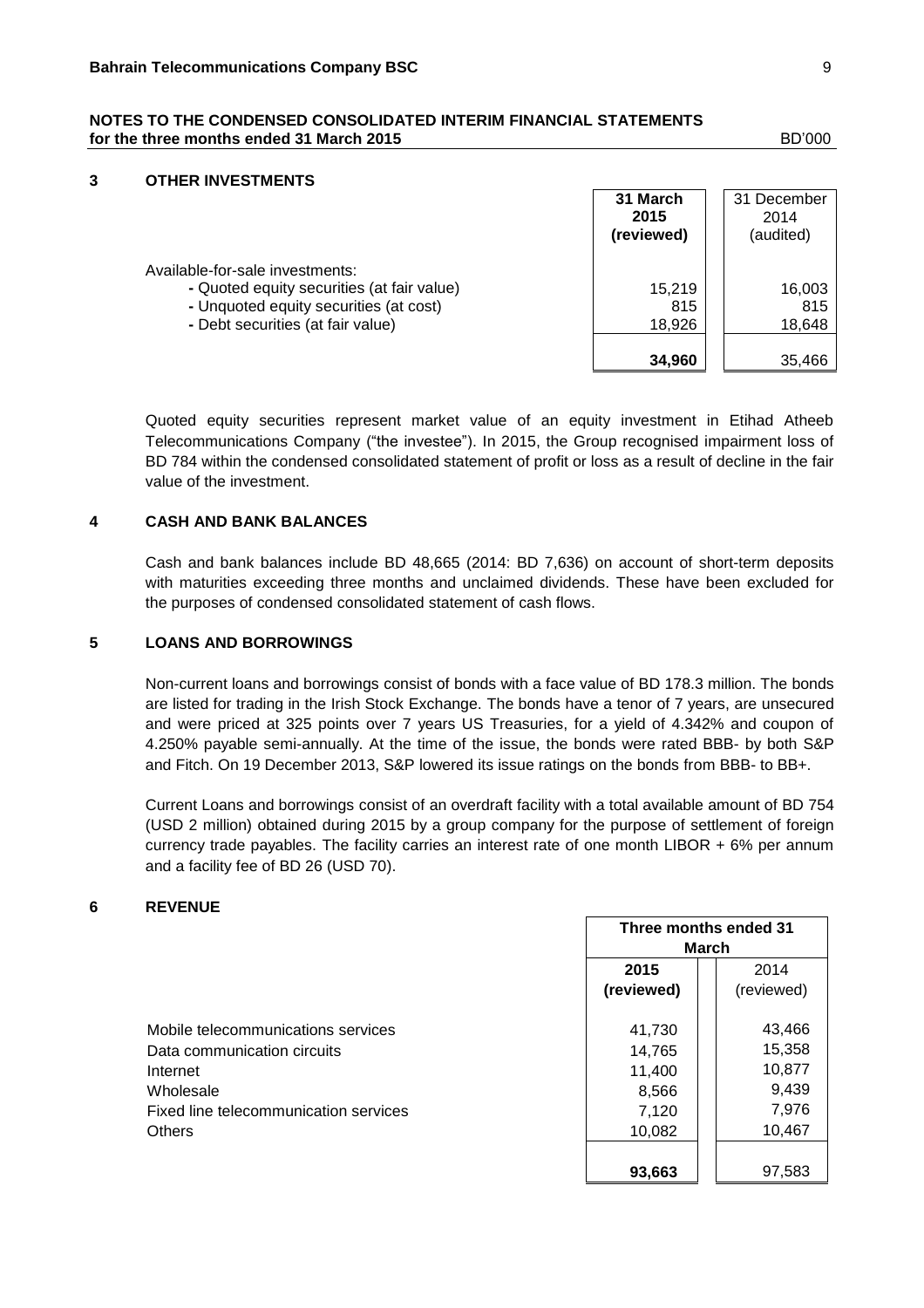## **7 EARNINGS PER SHARE**

The calculation of earnings per share ("EPS") is based on the profit attributable to owners of the Company for the three months ended 31 March 2015 of BD 14.2 million (31 March 2014: BD 14.5 million), attributable to the weighted average number of shares outstanding during the period totaling 1,663 million ordinary shares of 100 fils each.

## **8 COMMITMENTS AND CONTINGENCIES**

#### **a) Guarantees**

- *(i)* The Company has furnished guarantees amounting to BD 4.9 million (2014: BD 5.1 million) to suppliers on behalf of an investee company in Kingdom of Saudi Arabia relating to the equipment supply contracts.
- *(ii)* As at 31 March 2015, the Group's banks have issued guarantees, amounting to BD 5.9 million (2014: BD 7.3 million) and letters of credit amounting to BD 14.8 million (2014: 8.1 million).
- *(iii)* The Group has furnished a comfort letter for BD 1.9 million (2014: BD 1.9 million) to Telecommunications Regulatory Commission, Jordan for providing a financial guarantee for the subsidiary companies operating in Jordan.

#### **b) Commitments**

The Group has capital commitments at 31 March 2015 amounting to BD 25.2 million (2014: BD 15.8 million).

#### **c) Contingent liabilities**

The Group is involved in certain matters relating to notifications from regulatory authorities and government tax departments of claims and other notices amounting to BD 5.0 million (2014: BD 5.9 million). The Group is of the view that there are no legitimate legal grounds for such claims and notices, and all necessary legal steps to respond to and defend its position are being taken.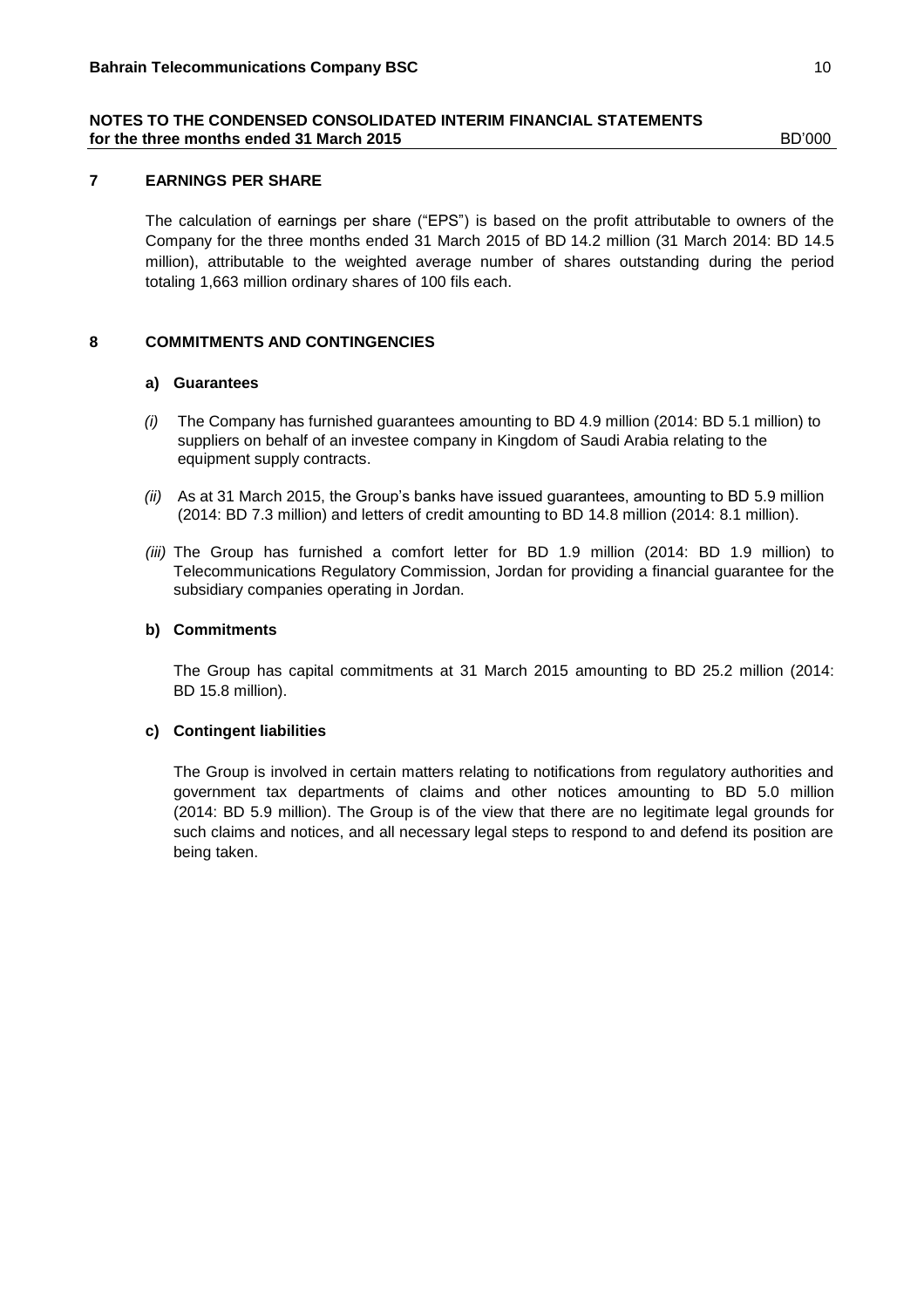#### **9 RELATED PARTIES**

#### **a) Transactions with related parties**

The Company qualifies as a government related entity under the definitions provided in the Revised IAS 24. The Group provides telecommunication services to various Government and semi government organisation and companies in the Kingdom of Bahrain. The Group also avails various services from Government and semi government organisation and companies in the Kingdom of Bahrain. Such transactions are in the normal course of business and are not considered to be material.

## **b) Transactions with key management personnel**

Key management personnel comprise the Board of Directors and key members of management having authority and responsibility for planning, directing and controlling the activities of the Group. During the period, the Group paid the following compensation to the key management personnel.  $\Gamma$ 

|                                                          | Three months ended<br>31 March |                    |
|----------------------------------------------------------|--------------------------------|--------------------|
|                                                          | 2015<br>(reviewed)             | 2014<br>(reviewed) |
| Short-term employee benefits<br>Post-employment benefits | 483<br>192                     | 460<br>72          |
| Total key management personnel compensation              | 675                            | 532                |
| Directors remuneration (including sitting fees)          | 169                            | 132                |

#### **10 APPROPRIATIONS**

The shareholders of the Company in their meeting held on 18 March 2015 approved a cash dividend of BD 24.95 million and donations of BD 1.23 million.

## **11 COMPARATIVES**

The comparative figures for the previous period have been regrouped, where necessary, in order to conform to the current period's presentation. Such regrouping does not affect the previously reported profit, comprehensive income or equity.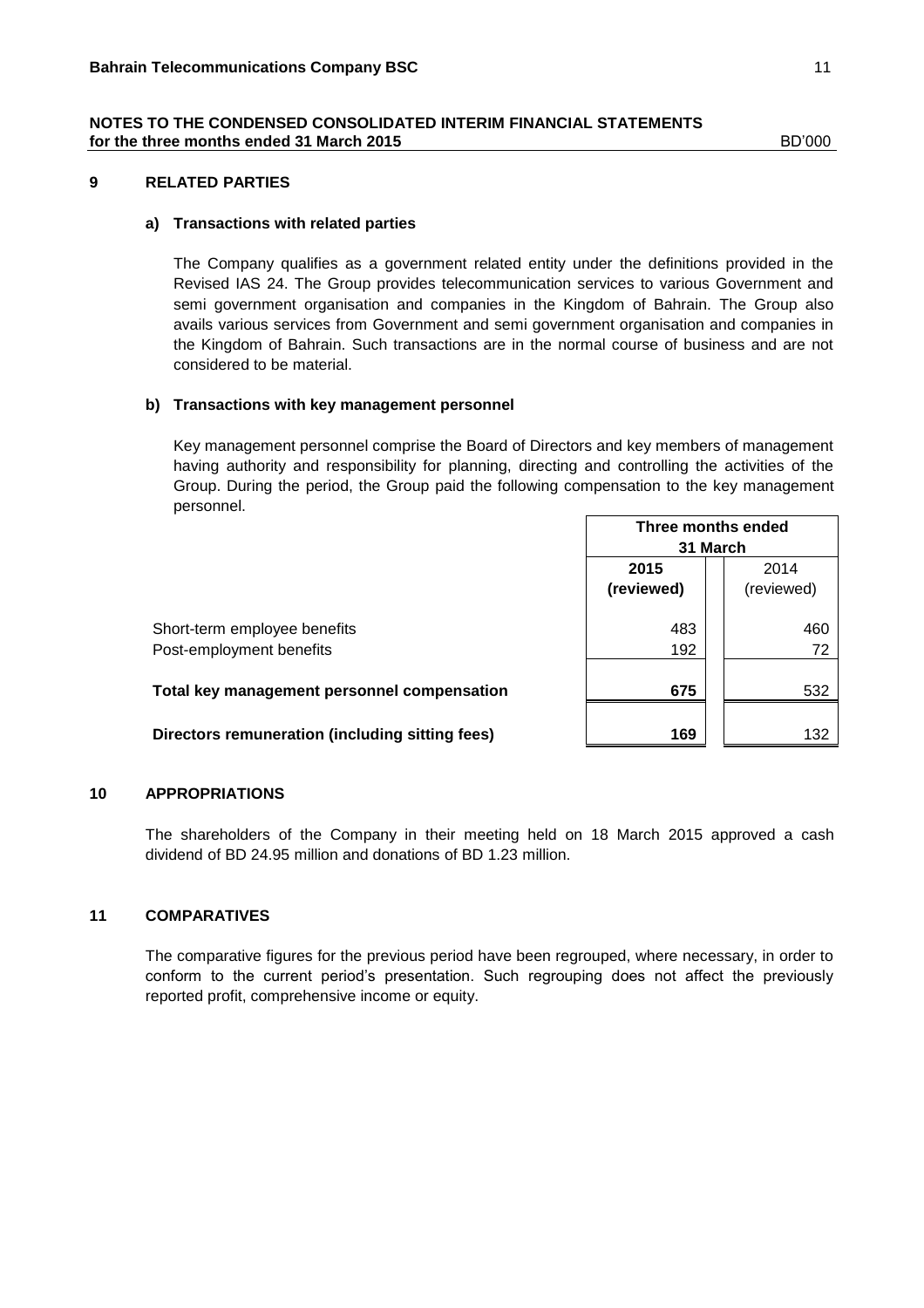#### **12 FAIR VALUE**

The Group's financial assets and financial liabilities are measured at amortised cost except for certain available-for-sale investments, which are carried at fair value. Fair values measurement assumes that the asset or liability is exchanged in an orderly transaction between market participants to sell the asset or transfer the liability at the measurement date under current market conditions.

Underlying the definition of fair value is a presumption that an enterprise is a going concern without any intention or need to liquidate, curtail materially the scale of its operations or undertake a transaction on adverse terms.

#### *Fair value hierarchy*

The Group measures fair values using the following fair value hierarchy that reflects the significance of the inputs used in making the measures:

- *(i)* Level 1: Quoted market price (unadjusted) in an active market for an identical instrument.
- *(ii)* Level 2: Valuation techniques based on observable inputs, either directly (i.e. as prices) or indirectly (i.e. derived from prices). This category includes instruments valued using; quoted market prices in active markets for similar instruments; quoted prices for identical or similar instruments; quoted prices for identical or similar instruments in markets that are considered less than active; or other valuation techniques where all significant inputs are directly or indirectly observable from market data.
- *(iii)* Level 3: Valuation techniques using significant unobservable inputs. This category includes all instruments where the valuation technique includes inputs not based on observable data and the unobservable inputs have a significant effect on the instrument's valuation. This category includes instruments that are valued based on quoted prices for similar instruments where significant unobservable adjustments or assumptions are required to reflect differences between the instruments.

The table below analyses financial instruments measured as at 31 March 2015, by the level in the fair value hierarchy into which the fair value measurement is categorized:

|                                                                                                                |              | <b>Fair value</b> |         |                            |                   |  |  |  |  |
|----------------------------------------------------------------------------------------------------------------|--------------|-------------------|---------|----------------------------|-------------------|--|--|--|--|
| 31 March 2015                                                                                                  | Level 1      | Level 2           | Level 3 | <b>Total fair</b><br>value | Carrying<br>Value |  |  |  |  |
| Financial assets measured at fair value<br>Other investments                                                   | 33,578       |                   | 567     | 34,145                     | 34,145            |  |  |  |  |
| Financial liabilities measured at fair value<br>Contingent consideration (Other Payables)                      | ۰            | ۰                 | 3,031   | 3,031                      | 3,031             |  |  |  |  |
| Financial liabilities not measured at fair value<br>Loans and borrowings – Bonds<br>Other loans and borrowings | 178,523<br>٠ | ۰<br>۰            | 566     | 178,523<br>566             | 176,597<br>566    |  |  |  |  |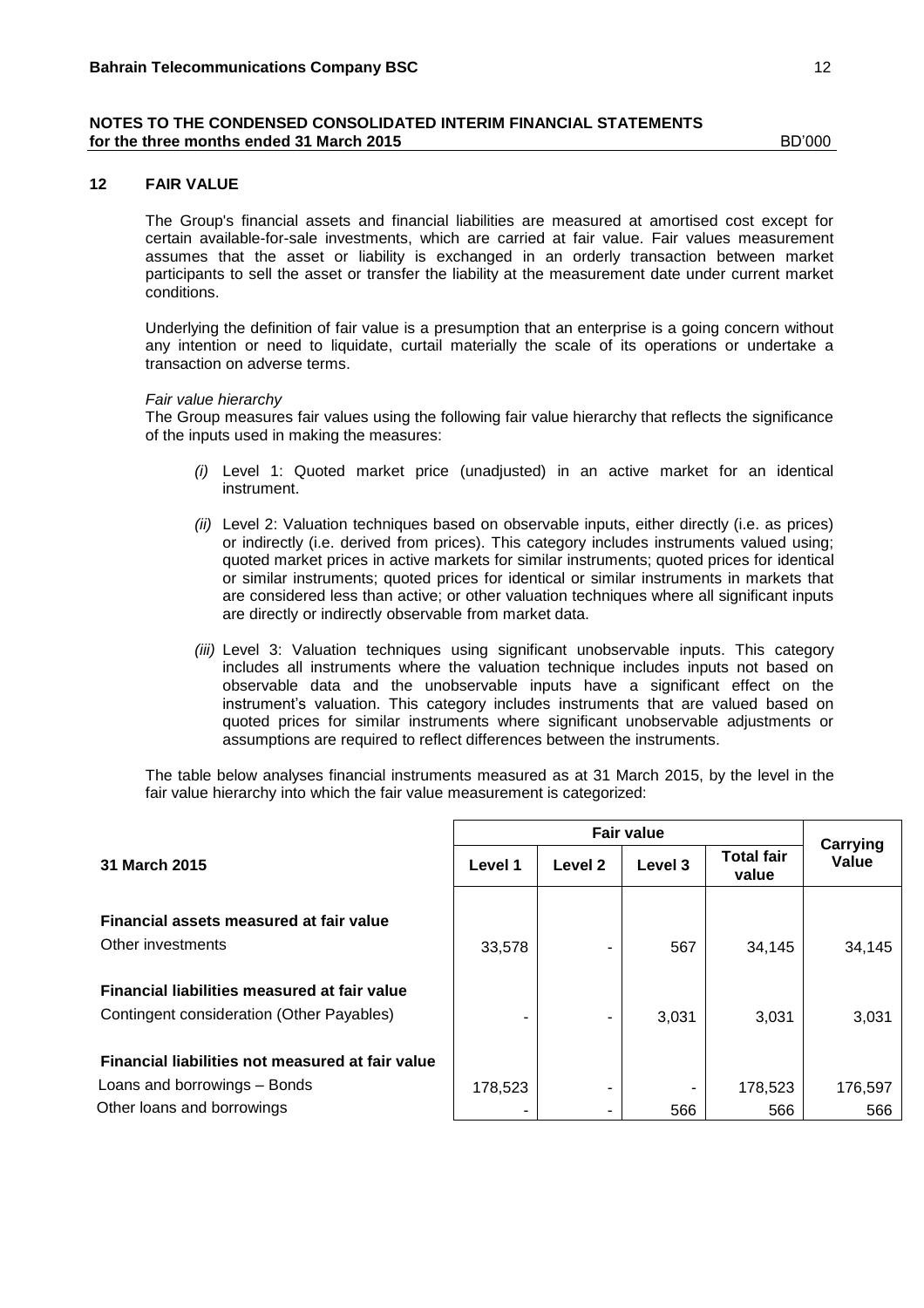*12 FAIR VALUE (continued)*

Fair value<br>
2 Lovel 3 Total fair Carrying<br>
Value 31 December <sup>2014</sup> Level 1 Level 2 Level 3 Value Total fair value Financial assets measured at fair value Other investments 1 34,084 - 567 34,651 34,651 Financial liabilities measured at fair value Contingent consideration (Other Payables) - - 3,031 3,031 3,031 Financial liabilities not measured at fair value Loans and borrowings - Bonds  $\begin{vmatrix} 175,626 & - \end{vmatrix}$   $\begin{vmatrix} -1 & -1 \end{vmatrix}$   $\begin{vmatrix} -175,626 & 176,523 \end{vmatrix}$ 

There were no transfers between any of the categories during the period. The Bonds have been fair valued using its quoted prices. Other loans and borrowings are repriced at frequent intervals and hence the carrying value is a reasonable approximation of its fair value. The Group has not disclosed the fair value for financial instruments such as short term trade and other receivables, trade and other payables and cash and bank balances, because their carrying amounts are a reasonable approximation of fair values.

## **13 ACQUISITION OF BUSINESSES**

In July 2014, Sure (Jersey) Limited (Group's wholly owned subsidiary in Jersey), acquired 100% of the share capital of Foreshore Limited, a company registered in Jersey and involved in provision of data center services. The total consideration for the transaction was BD 1.11 million. The acquisition was part of the Group's strategy of expanding the scale and scope of the Group's operations whilst maintaining its financial position.

In the first quarter of 2015, the Group de-recognised deferred tax asset of BD 137 which was originally recognised as part of the acquisition accounting. The de-recognition resulted in an increase in goodwill by the same amount. No other material changes were made to the fair value of the acquired assets and liabilities.

The Group, as on date of issue of these condensed consolidated interim financial statements, has not concluded on the determination of fair value of other tangible and intangible assets acquired, liabilities assumed and residual goodwill arising from the acquisition. The valuation exercise to determine fair value of certain tangible and intangible assets is currently underway and pending completion as at the reporting date. Therefore, balances of the acquired company included in Group's condensed consolidated interim financial statements from the date of acquisition have been reported on a provisional basis as permitted by IFRS 3 *Business Combinations.*